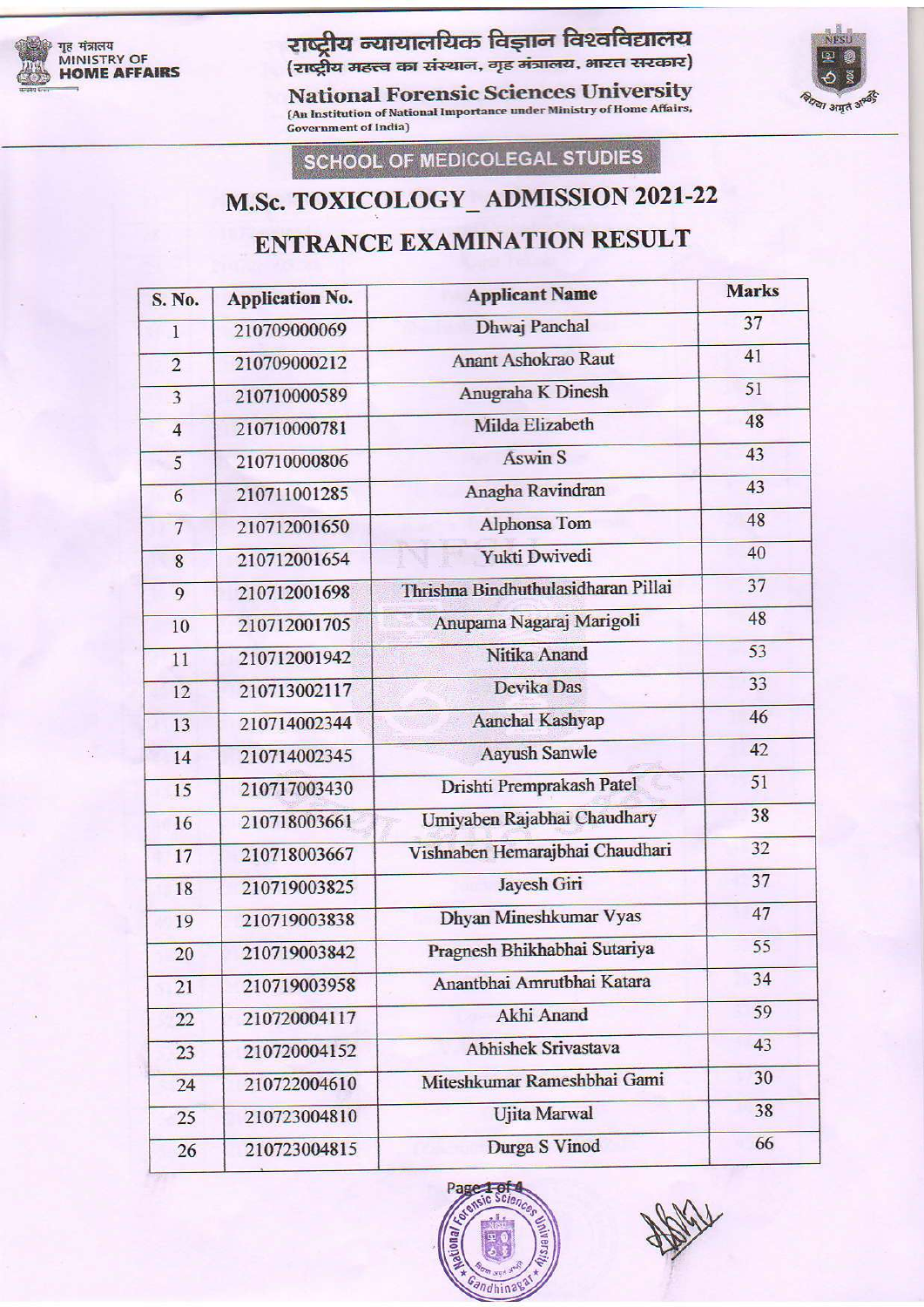

# <mark>राष्ट्रीय न्यायालयिक विज्ञान विश्वविद्यालय</mark><br>(राष्ट्रीय महत्त्व का संस्थान, गृह मंत्रालय, भारत सरकार)

National Forensic Sciences University<br>
(An Institution of National Importance under Ministry of Home Affairs,<br>
Government of India)



|    |              | SCHOOL OF MEDICOLEGAL STUDIES |    |
|----|--------------|-------------------------------|----|
| 27 | 210723004818 | Nayana T                      | 54 |
| 28 | 210724004843 | Aayushi Gajender Singh        | 59 |
| 29 | 210726005268 | Kajal Tekam                   | 23 |
| 30 | 210727005339 | Pushpendra Athya              | 41 |
| 31 | 210728005770 | Shashank Kishorsinh Parmar    | 41 |
| 32 | 210728005792 | Manisha Verma                 | 47 |
|    | 210728005818 | Tanisha Gupta                 | 58 |
| 33 | 210731006417 | Anushree                      | 46 |
| 34 | 210731006424 | <b>Jeet Dasgupta</b>          | 63 |
| 35 |              | Gautam Pravinbhai Chauhan     | 35 |
| 36 | 210801006631 | Pandya Hetaben Pankajkumar    | 29 |
| 37 | 210802006867 | Muskaan Trehan                | 46 |
| 38 | 210803007070 |                               | 43 |
| 39 | 210803007083 | Premkumar Bhagwan Kapase      | 75 |
| 40 | 210804007242 | Anshika Srivastava            | 60 |
| 41 | 210804007249 | Meenakshy R V                 | 37 |
| 42 | 210804007366 | Ritu Rashmi                   |    |
| 43 | 210805007381 | Jyot Vijay Mavinkurve         | 38 |
| 44 | 210805007464 | Shivam Swaraj                 | 51 |
| 45 | 210806007632 | <b>Bijo Benny</b>             | 35 |
| 46 | 210808008033 | Debarya Ghosh                 | 32 |
| 47 | 210809008141 | Kranti Karan Vir Singh        | 38 |
| 48 | 210809008144 | Namanjot Dhillon              | 42 |
| 49 | 210810008392 | Shantanu Shamsundar Bhale     | 32 |
| 50 | 210811008616 | Nisarg Hareshbhai Patel       | 32 |
| 51 | 210811008740 | Shivani Sharma                | 28 |
| 52 | 210812008821 | <b>Lovecy Varghese</b>        | 33 |
| 53 | 210812008910 | Vaishnavi Sunil Borse         | 34 |
|    | 210813009098 | Harshita Shekhawat            | 37 |
| 54 | 210814009227 | Gokul CM                      | 49 |
| 55 |              | Dharmjitsinh Kishorsinh Zala  | 45 |
| 56 | 210814009311 |                               |    |

Page 2 of 4 nsic Scien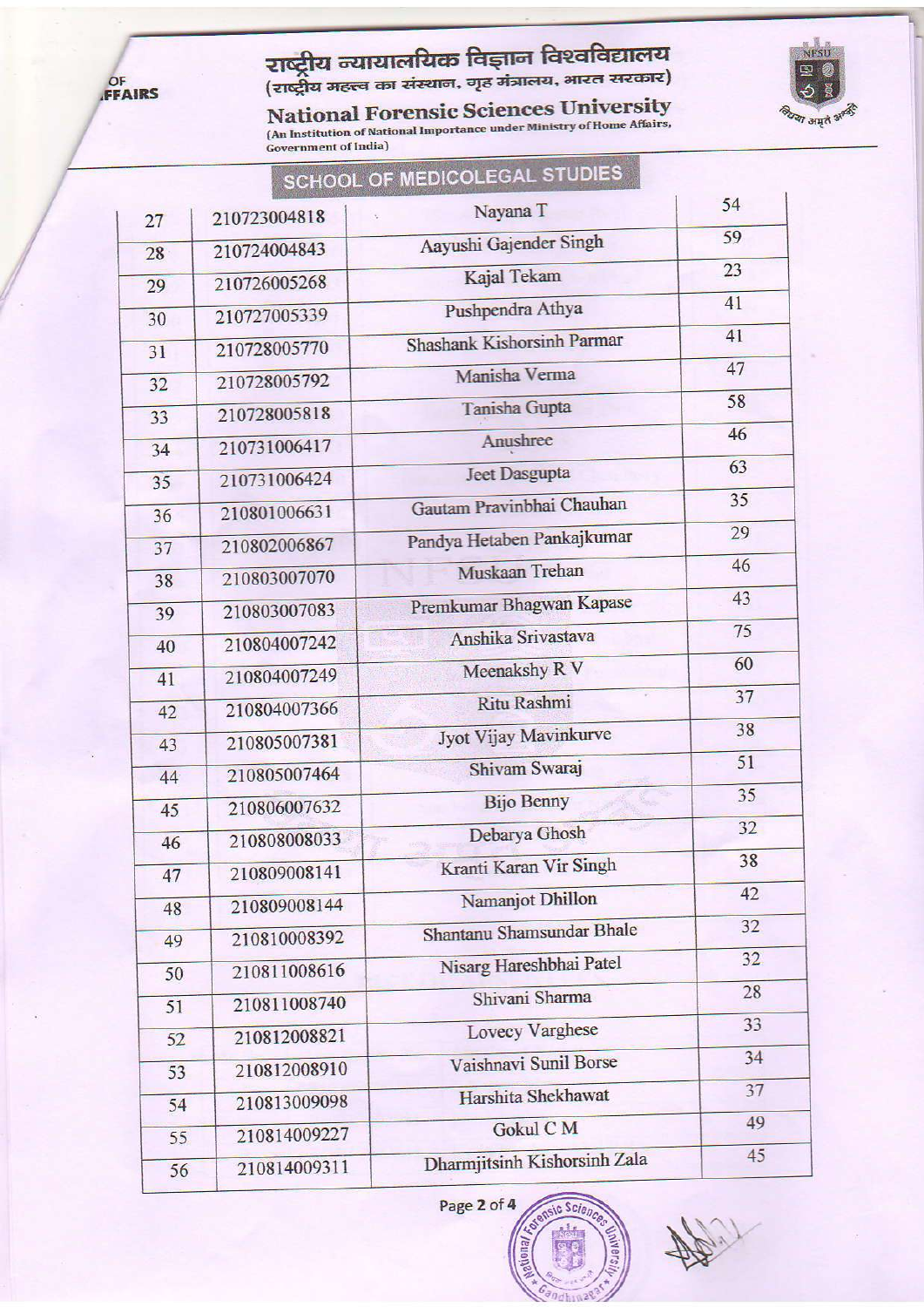Y OF AFFAIRS

## **राष्ट्रीय न्यायालयिक विज्ञान विश्वविद्यालय**<br>(राष्ट्रीय महत्त्व का संस्थान, गृह मंत्रालय, भारत सरकार)

National Forensic Sciences University<br>
(An Institution of National Importance under Ministry of Home Affairs,<br>
Government of India)



| 57 | 210814009335 | <b>Dhruvin Dipakkumar Patel</b> | 31 |
|----|--------------|---------------------------------|----|
| 58 | 210816009916 | Sagar Gopinath Chavan           | 36 |
| 59 | 210817010173 | Deepakkumar Raosaheb Phad       | 38 |
| 60 | 210817010191 | Parvathy A D                    | 49 |
| 61 | 210818010307 | Vishal Ashokkumar Donda         | 42 |
| 62 | 210818010413 | Niranjan Vyas                   | 48 |
| 63 | 210818010450 | Jatinkumar Dhanjibhai Tanti     | 48 |
| 64 | 210818010571 | <b>Anjaly E S</b>               | 52 |
| 65 | 210819010740 | Geetaben Bhagvanbhai Chaudhary  | 25 |
| 66 | 210819010810 | Pavan Somnath Bhagat            | 44 |
| 67 | 210819010841 | <b>Angel Kathpal</b>            | 47 |
| 68 | 210819010926 | Pradeep Kumar Paul              | 50 |
| 69 | 210820010990 | Shivam Sudhakar Tallewar        | 31 |
| 70 | 210820011058 | Chaudhary Bharatbhai Mulabhai   | 26 |
| 71 | 210820011082 | Chaudhary Maheshbhai Punmabhai  | 29 |
| 72 | 210820011217 | <b>Juliet Benher Christian</b>  | 40 |
| 73 | 210821011392 | Shruti Pradeep Pawar            | 42 |
| 74 | 210821011486 | Mahima Chauhan                  | 54 |
| 75 | 210821011492 | Sundesha Kirankumar Natvarlal   | 24 |
| 76 | 210821011854 | Sonal                           | 55 |
| 77 | 210821011885 | <b>Aditya Pawar</b>             | 56 |
| 78 | 210821011931 | Nikhil Kumar                    | 40 |

### SCHOOL OF MEDICOLEGAL STUDIES

#### **LIST OF ABSENTEES**

| S. No.         | <b>Application No.</b> | <b>Applicant Name</b>     |  |
|----------------|------------------------|---------------------------|--|
|                | 210709000314           | N Samyuktha               |  |
| $\overline{2}$ | 210713002211           | Isha Chauhan              |  |
|                | 210714002611           | Kinjalben Jashubhai Rohit |  |

Page 3 of 4

sic Scie